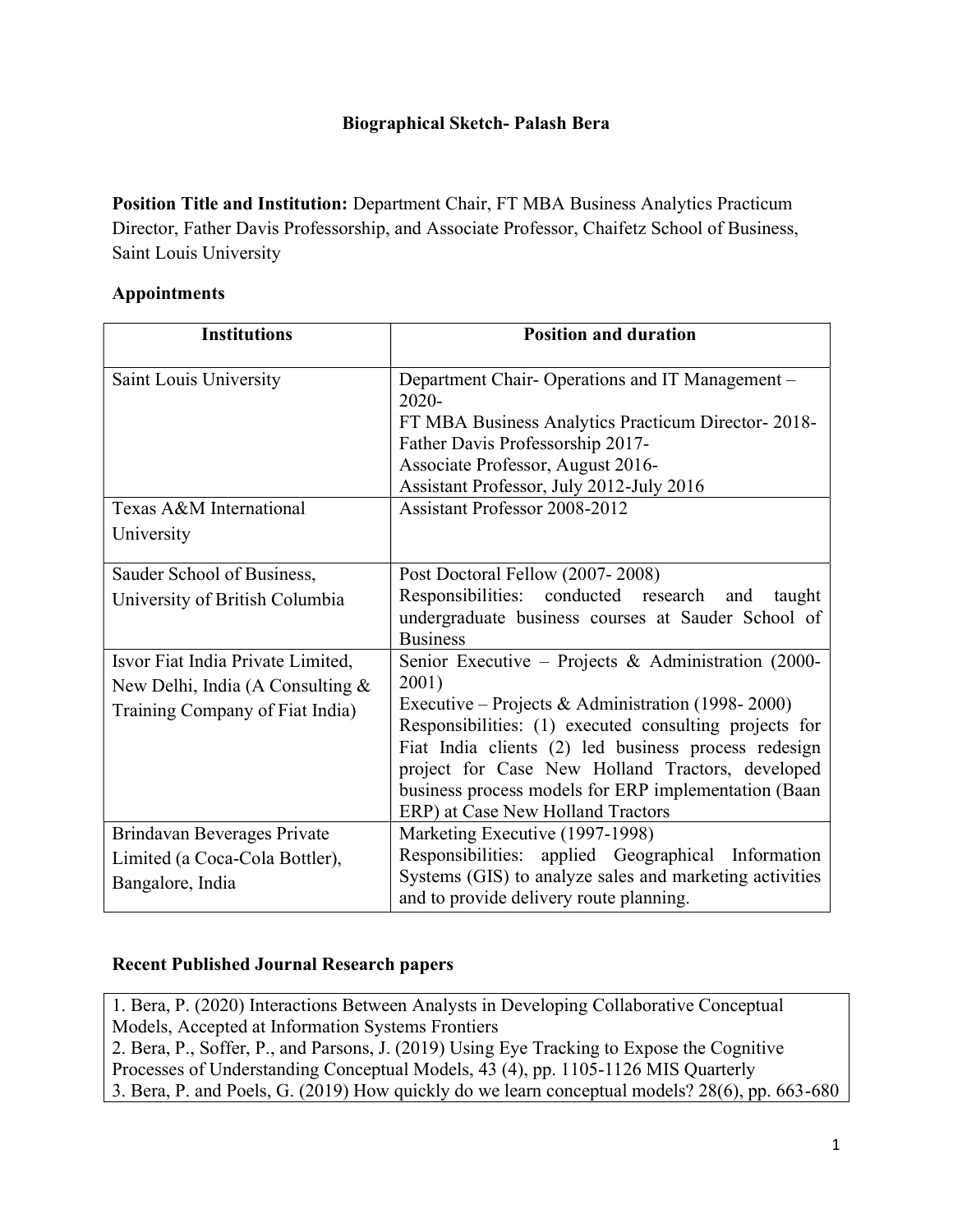European Journal of Information Systems

4. Sirois, L., Bedard, J. and Bera, P. (2018) The Informational Value of Key Audit Matters in the Auditor's Report: Evidence from an Eye-tracking Study" 32 (4), pp. 141-162, Accounting Horizons

5. Bera, P. and Poels, G. (2017) The Effects of Ontological Redundancy in Conceptual Models, 28 (3): 1-25 Journal of Database Management

6. Bera, P., Burton-Jones, A., and Wand, Y. (2018) Improving the Representation of Roles in Conceptual Modeling: Theory, Method, and Evidence accepted at Requirements Engineering Journal

7. Bera, P. (2016) How Colors in Business Dashboards Affect Users' Decision Making, 59(4), pp. 50-57, Communications of the ACM

8. Bera, P. and Sirois, L.P. (2016) Displaying Background Maps in Business Intelligence Dashboards, 18(5), pp. 58-65, IEEE IT Professional

9. The Interaction of Semantics and Pragmatics in Understanding Conceptual Models (2014) Bera, P., Burton-Jones, A., and Wand, Y. Information Systems Research, 25 (2), pp. 401-419 10. Bera, P. and Evermann, J. (2014) Guidelines for Using UML Association Classes and their

Effect on Domain Understanding in Requirements Engineering, Requirements Engineering Journal, 19, pp. 63-80

11. Bera, P. (2012) Does Cognitive Overload Matter in Understanding BPMN Models? Journal of Computer Information Systems, 52 (4), pp. 59-69

12. Bera, P., (2012) Analyzing the Cognitive Difficulties for Developing and Using UML Class Diagrams, Journal of Database Management, 23 (3), pp. 1-19

13. Bera, P., Burton-Jones, A., and Wand, Y. (2011) Guidelines for Designing Visual Ontologies to Support Knowledge Identification, MIS Quarterly 35 (4), pp. 883-908

14. Bera, P., Krasnoperova, A., and Wand, Y. (2010) Using OWL as a Conceptual Modeling Language, Journal of Database Management 21 (1), pp. 1-28

15. Bera, P., Nevo, D., and Wand, Y. (2005). Unravelling Knowledge Requirements Via Business Processes: A Case Study. Volume 40, page 1-29. Special Issue on Information Systems Analysis and Design. Communication of the Association for Information Systems

# Other Significant Published Products

1. Gupta, A., Poels, G., and Bera, P. (2019) Creation of Multiple Models from User Stories- An NLP Approach, ER 2019 conference, Salvador, Bahia, Brazil

2. Gupta, A., Poels, G., and Bera, P. (2019) An Algorithm to Create Multiple Conceptual Models from User Stories, SIGSAND, New York

3. Gupta, A., Poels, G., and Bera, P. (2018) A Research Agenda on Using Conceptual Models for User Story Development, accepted at Mid-West AIS Conference, St. Louis

4. Gupta, A., Poels, G., and Bera, P. (2018) A Proposal of Using Conceptual Models for User Story Development and Maintenance, accepted at Special Interest Group Systems Analysis and Design, Syracuse University, New York

5. Enterprise, Business-Process and Information Systems Modeling: 18th International Conference, BPMDS 2017, 22nd International Conference, EMMSAD 2017, Held at CAiSE 2017, Essen, Germany, June 12-13, 2017, Proceedings Iris Reinhartz-Berger · Jens Gulden · Selmin Nurcan · Wided Guédria · Palash Bera

6. Bera, P. and Gupta, A. (2017) A Proposed Method in Agile Practices to Create Requirements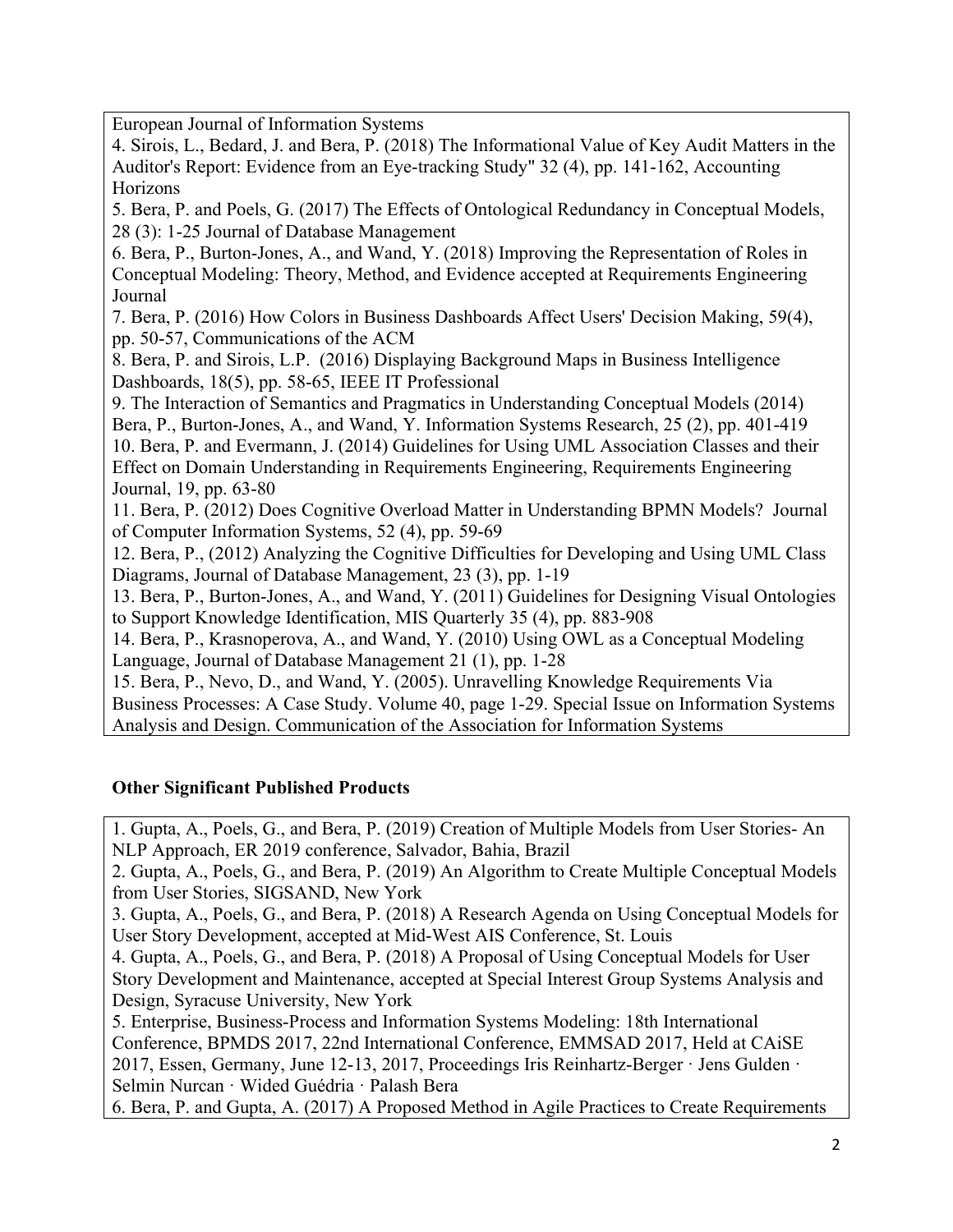Documentation and Test Cases, Proceedings of EMMSAD conference, Essen, Germany 7. Bera, P. and Gupta, A. (2017) Developing Test Cases Using ER Based Approach, SIGSAND Conference, Cincinnati.

8. Bera, P. (2016) Identifying Ethical Issues in Using Data Mining, People Analytics Conference, hosted by SLU Law School, Saint Louis, February 19, 2016

9. Bera, P. and Parsons, J. (2016) The Role of Familiarity in Conceptual Modeling: Evidence from Eye Tracking, Fifteenth Annual Symposium on Research in Systems Analysis and Design, Richmond, Lubbock, May, 2016.

10. Bera, P. and Poels, G. (2015) How do we acquire understanding of conceptual models? Fourteenth Annual Symposium on Research in Systems Analysis and Design, Richmond, Virginia, May 14-15, 2015.

11. Bera, P. (2014) Conceptual Modeling Approach to Develop BI Dashboards, SIGDSS Pre ICIS Workshop, Auckland

12. Bera, P. (2014) Do Distracting Dashboards Matter? 7th Euro Systems Analysis & Design Workshop, Gdansk, Poland (online presentation)

13. Sirois, L.P., Bera, P., Bédard, J., and Jha, A. (2014) The Informational Value of Emphasis of Matter Paragraphs and Auditor Commentaries: Evidence from an Eye-tracking Study, American Accounting Association Midwest Conference

14. Bera, P. (2011) Analyzing Roles of BI Implementation Teams. Presented at the OASIS Workshop at ICIS, Shanghai

15. Bera, P. (2011) Situations That Affect Modellers' Cognitive Difficulties: An Empirical Assessment. American Conference on Information Systems (AMCIS), Detroit.

16. Bera, P., Peleg, M., and Wand, Y. (2010) A Conceptual model of Knowledge for Knowledge Management Systems, MIS Quarterly pre ICIS Workshop, St. Louis, Missouri

17. Bera, P. (2010) A Cognitive Perspective on How Experts Develop Conceptual Models in Complex Domains, American Conference on Information Systems (AMCIS), Peru, Lima

# Research Awards at Chaifetz School of Business

Diamond Paper Publication Award 2019 (for publication in the top-most journals of the discipline)

Annual Research Paper Award 2019 (Associate Professor Category)

Annual Research Paper Award 2015 (Assistant Professor Category)

# Research Grants

Research grant of \$220,000 from FWO, Belgium Government, Title: Attention Direction and Task Performance with Domain Model Patterns, Co-PI, 2016-2019

\$43,778 by Logistics Management Institute, Title: Integrating Big Data and Transaction Data to Develop Supply Chain Dashboards, 2014-2015, Principal Investigator